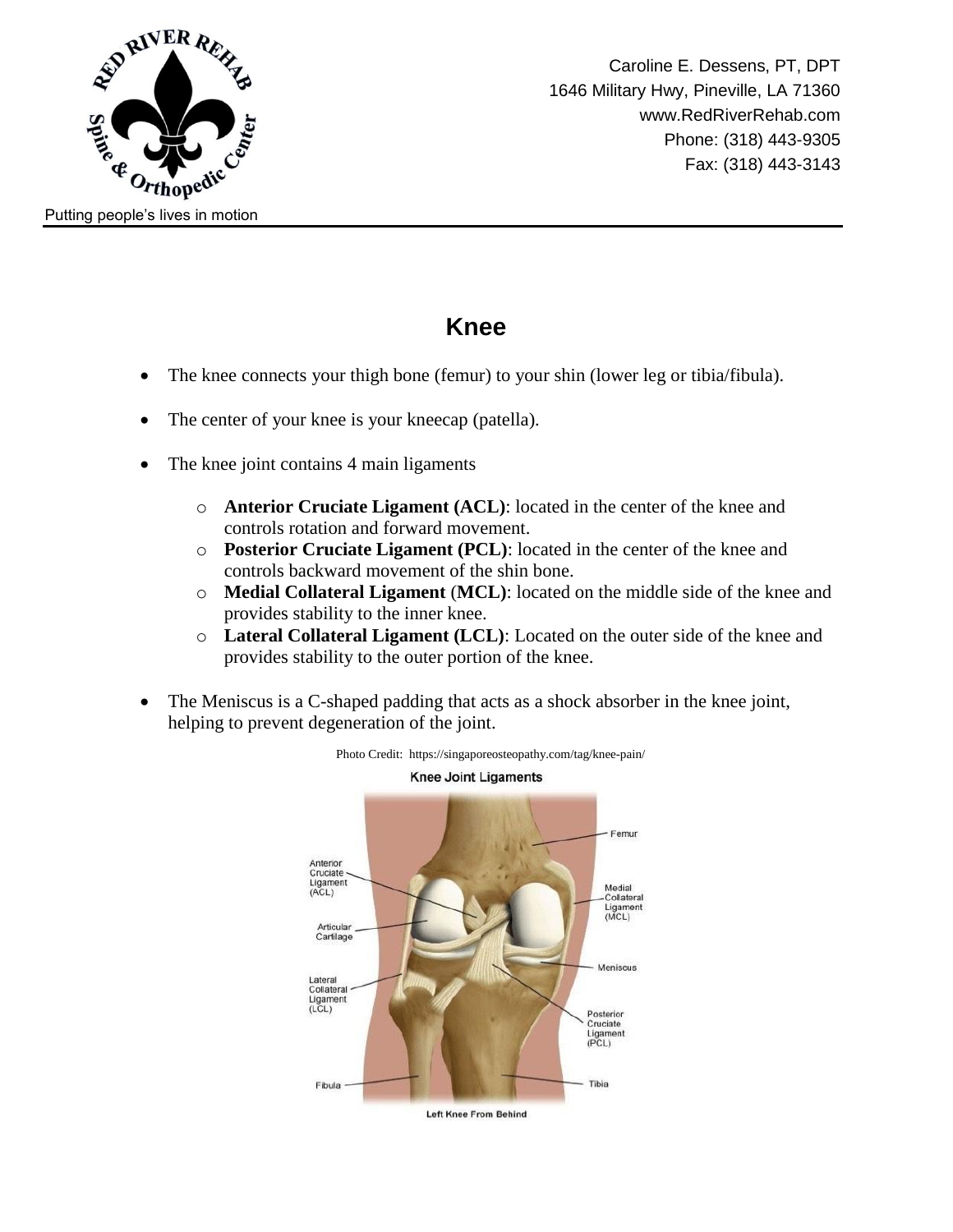

## **Anterior Cruciate Ligament (ACL)**

- The ACL connects your thigh bone (femur) to your shin bone (tibia) in the center of the knee joint to control rotation and forward movement of the shin bone.
- The ACL is a band of thick connective tissue.
- An ACL sprain or tear is one of the most common knee injuries.
	- o **Grade 1 Sprain**: the ligament has been slightly stretched but is still able to help keep the knee joint stable.
	- o **Grade 2 Sprain**: "Partial tear" The ligament becomes loose.
	- o **Grade 3 Sprain**: "Complete tear" The ligament has become split into two pieces and the knee joint is unstable.
- Common ways the ACL is injured:
	- o Rapidly changing direction
	- o Stopping suddenly
	- o Slowing down while running
	- o Landing wrong after jumping
	- o Direct contact or collision (a football tackle)

#### **Treatment**

- Once diagnosed by your doctor, through testing and imaging, they will discuss possible treatment plans.
	- o Rest, Ice, Compression, Elevation
	- o Bracing
	- o Surgical intervention
	- o Physical Therapy
- An ACL tear will not "heal" without surgery, however for less active patients, bracing and PT may be sufficient to stabilize and strengthen the joint to assist you in restoring function. (Your doctor will decide)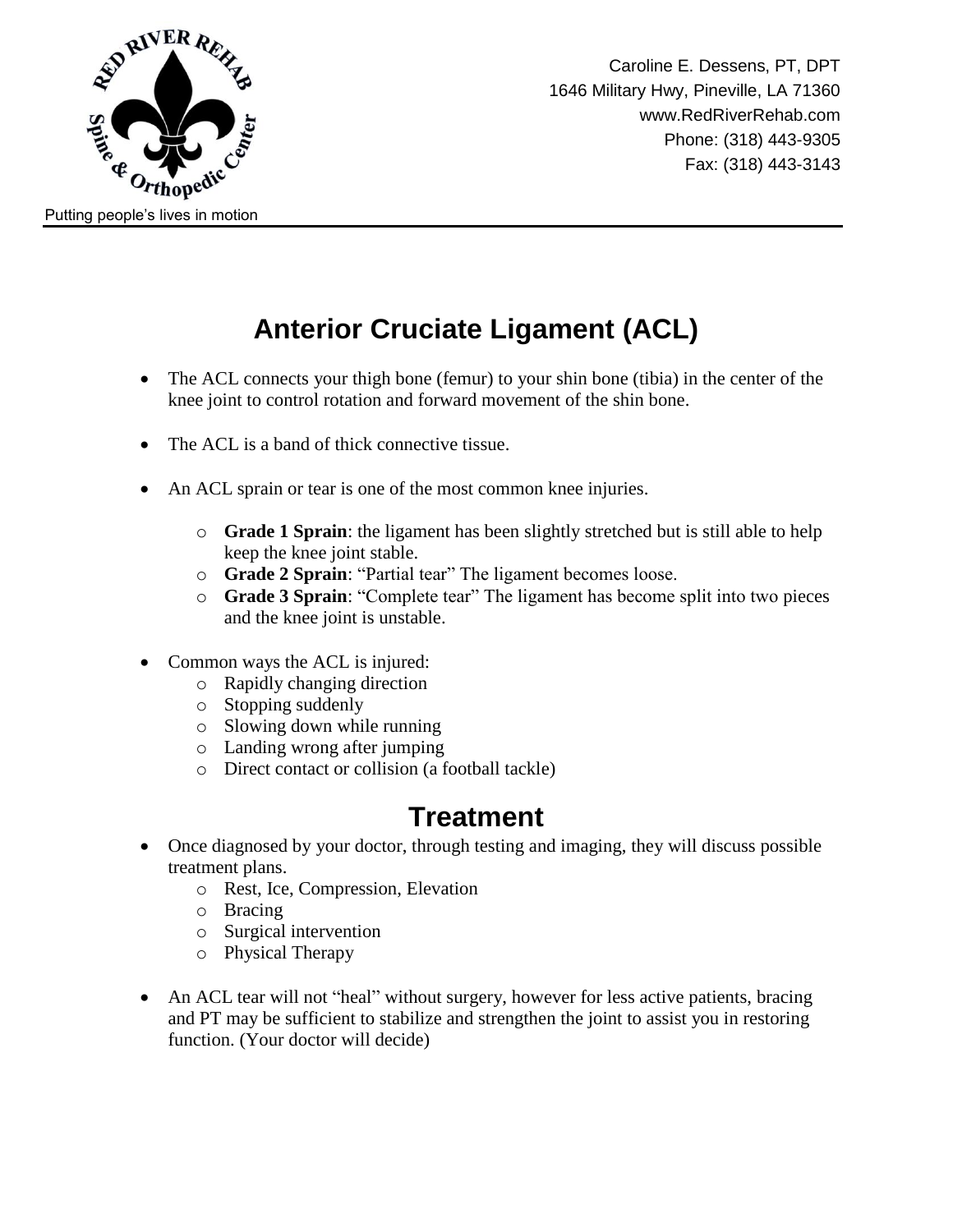

Caroline E. Dessens, PT, DPT 1646 Military Hwy, Pineville, LA 71360 www.RedRiverRehab.com Phone: (318) 443-9305 Fax: (318) 443-3143

## **Physical Therapy**

The PT will perform an initial evaluation to test your range of motion, strength, and pain level. The physical therapist will develop a plan of care and establish goals to assist you in:

- Following protocol to assist you through phases of healing and limitations
	- o Be patient and listen closely, as you will feel the process is slow!
- Improving range of motion and flexibility
- Increasing strength
- Decreasing pain
- Learning proper body mechanics and techniques to prevent re-injury
- Return to function and physical activities without limitations

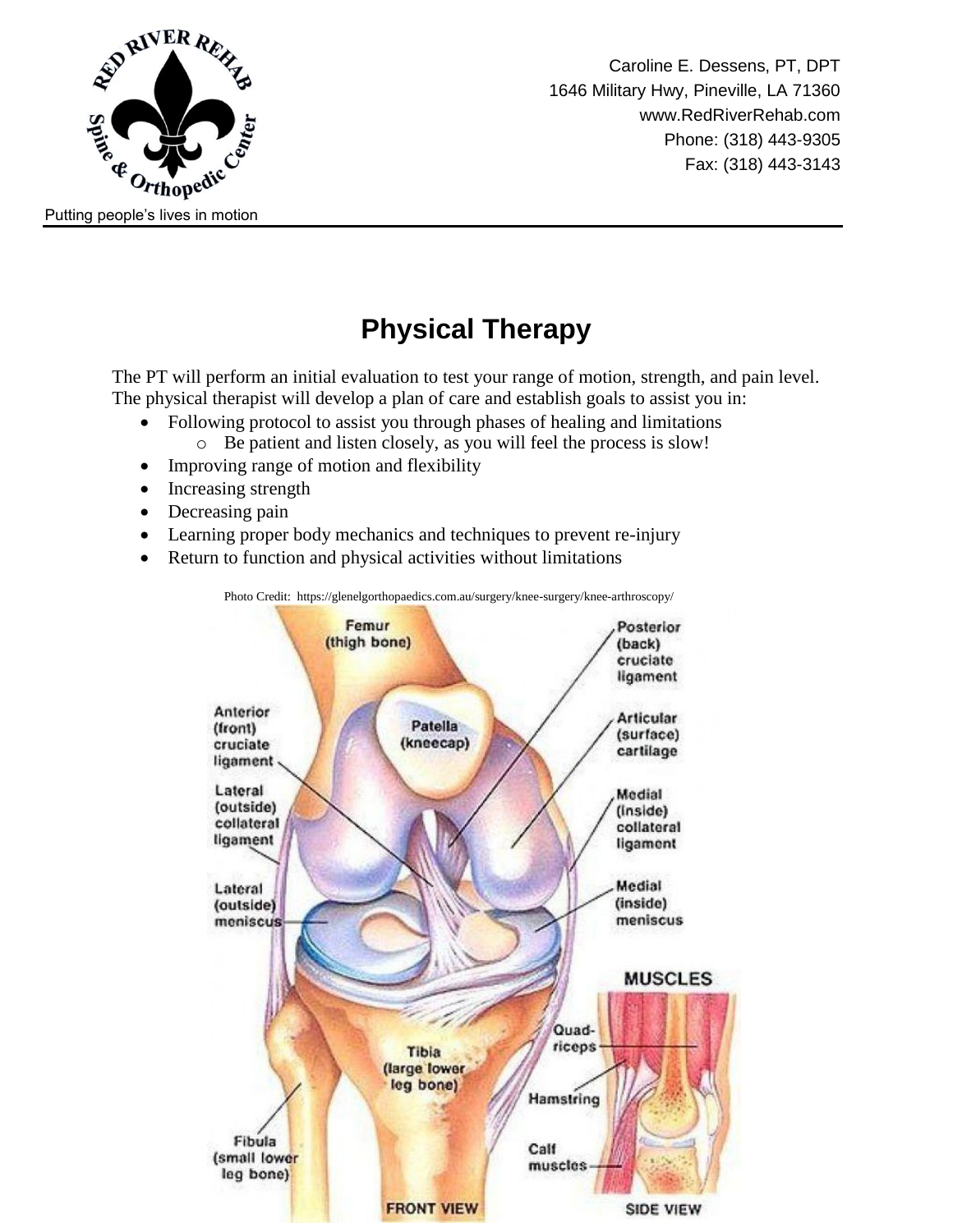

Caroline E. Dessens, PT, DPT 1646 Military Hwy, Pineville, LA 71360 www.RedRiverRehab.com Phone: (318) 443-9305 Fax: (318) 443-3143

#### **Total Knee Replacement**

- During this surgical procedure, the surgeon shaves the bones at the knee joint and replaces the area with a prosthetic implant to ultimately create an "artificial" knee joint, giving you less pain and more function of the joint.
- Reasons for having a knee replacement:
	- o Wearing or damage to the joint
	- o Arthritis
	- o Joint deformities or abnormalities



Photo Credit: https://ivanlt.wordpress.com/2009/04/25/minimally-invasive-total-knee-arthroplasty-for-osteoarthritis/